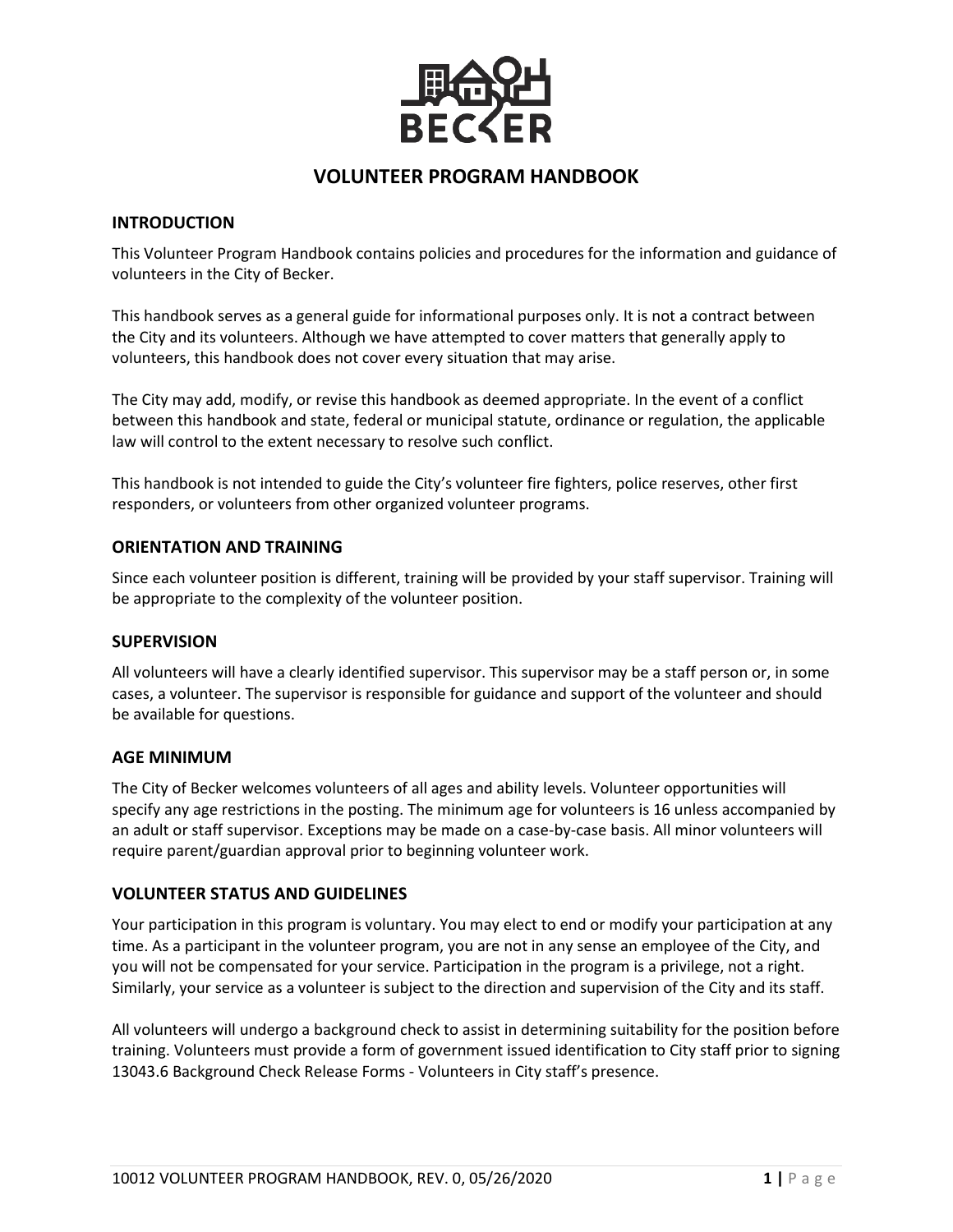In performing volunteer services for the City of Becker, you are responsible for assisting and serving the residents, program participants, and others with whom you come into contact. You should exhibit conduct that is ethical, professional, and responsive.

You are expected to follow all City guidelines, policies, and procedures. This handbook outlines most of the pertinent areas that govern your volunteer work. Your Program Supervisor or the Human Resource Representative may provide further direction and answer any questions you may have.

Failure to follow the City's guidelines and directives may result in the revocation or restriction of your privilege to participate in the volunteer program. The City also reserves the right to modify or terminate this program or any part of it at its sole discretion.

The following are general requirements for every volunteer position of the City of Becker. As a volunteer, you are expected to:

- Perform assigned duties to the best of your ability at all times.
- Render prompt and courteous service to the public at all times.
- Read, understand, and comply with the policies, procedures, and guidelines set forth in this handbook as well as those that are communicated to you in other ways through your program participation.
- Conduct yourself with decorum toward residents, the public, City staff, and elected officials, and respond to inquiries and information requests with patience and courtesy.
- Report any and all unsafe conditions to your immediate supervisor, Department Head or the City Administrator.
- Keep the commitments you make to the volunteer program.

## **SAFETY RULES AND EQUIPMENT USAGE FOR VOLUNTEERS**

Volunteers must follow all City of Becker safety procedures and guidelines. Safety training for volunteers will be provided by City department supervisors or their designee.

For reasons of safety, security or legal considerations, some facilities and/or equipment are off limits to volunteers. For this reason, City Department Supervisors or their designee may approve or deny access for individual volunteers to enter specific City facilities.

Adult volunteers (at least 18 years of age) may operate (drive) non-licensed, motorized, self-propelled maintenance equipment with permission of a Department Supervisor or their designee. The City Department Supervisor or designee shall first perform an assessment that the volunteer is responsible and qualified to operate the equipment. No one shall operate (drive) any equipment without using appropriate personal safety equipment, and without first receiving instruction as to its proper and safe operation. Volunteers shall inquire of the Department Supervisor or their designee about the safety equipment appropriate for operation of any equipment on which the volunteer has not had previous experience.

Volunteers under the age of 18 are not permitted to operate: motorized equipment; non-licensed motorized, self-propelled maintenance equipment; chain saws; or anything else as to which minors' operation is prohibited by law.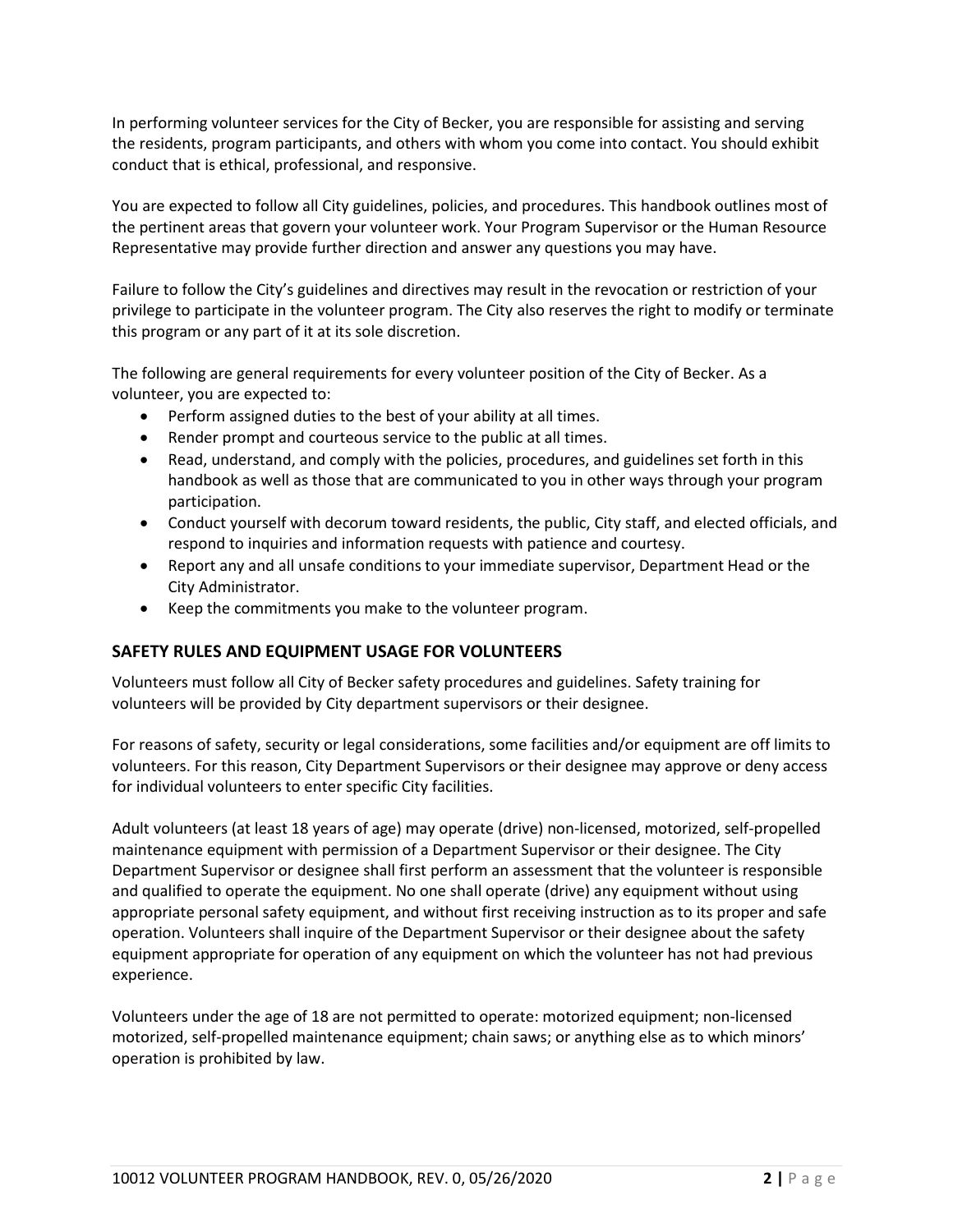Some volunteers may occasionally be assigned and authorized to drive City of Becker licensed motor vehicles. If so, they shall first undergo a vehicle familiarization training session and successfully complete a driver's license record check similar to that required of employees who are authorized to drive licensed motor vehicles. All operators shall be familiar with and obey the safety and operating instructions provided by City of Becker staff and all traffic laws.

# **ACCIDENT, INJURY AND PROTECTION**

Volunteers are generally protected against incurring personal liability in connection with their volunteer program participation for the city. State law sets the maximum level of liability that a volunteer could incur in such circumstances, and the city will indemnify and hold harmless its volunteers in accordance with the law.

There are exceptions to this general principle that apply when an individual has engaged, for example, in malfeasance, bad faith, willful neglect of duty, or gross misconduct in the course of performing services for the city, and when the liability at issue does not arise out of the performance of such services.

City volunteers are covered by the Group Self-Insurance Accident Plan for Volunteers provided through the League of Minnesota Cities. Contact your immediate supervisor, the Department Head or the Human Resource Representative for the proper paperwork if you need to complete a report of injury.

# **APPEARANCE AND DRESS GUIDELINES**

Your appearance is a direct reflection on the professionalism of City services. A neat, well-groomed volunteer will present a positive image of the City and demonstrate the pride our City volunteers have. Please check with your volunteer supervisor for the appropriate attire for your position. Please refrain from or minimize the use of personal fragrances during volunteer hours in consideration of those with sensitivity to fragrances

## **CONFIDENTIALITY**

As a volunteer working in a public facility, you may have access to information or participate in conversations that are sensitive and confidential. Do not share this information with anyone who does not have a professional right or need to know. No one is permitted to remove or make copies of any City of Becker records, reports, or documents without prior approval.

## **CONFLICT OF INTEREST**

The credibility of local government rests heavily upon the confidence that citizens have in public officials, employees, and volunteers to render fair and impartial services to all citizens without regard to personal interest and/or political influence. Thus, volunteers must scrupulously avoid any activities that suggest a conflict of interest between their private interests and City responsibilities. The City has adopted a Conflict of Interest policy that addresses these issues with respect to City officials, employees, and volunteers. Volunteers are required to follow all applicable laws related to conflicts of interest.

Examples of activities which do not comply with this policy include, but are not limited to, the following:

**EXEC** Acceptance of any gift from an interested person in violation of Minnesota Statutes, Section §471.895;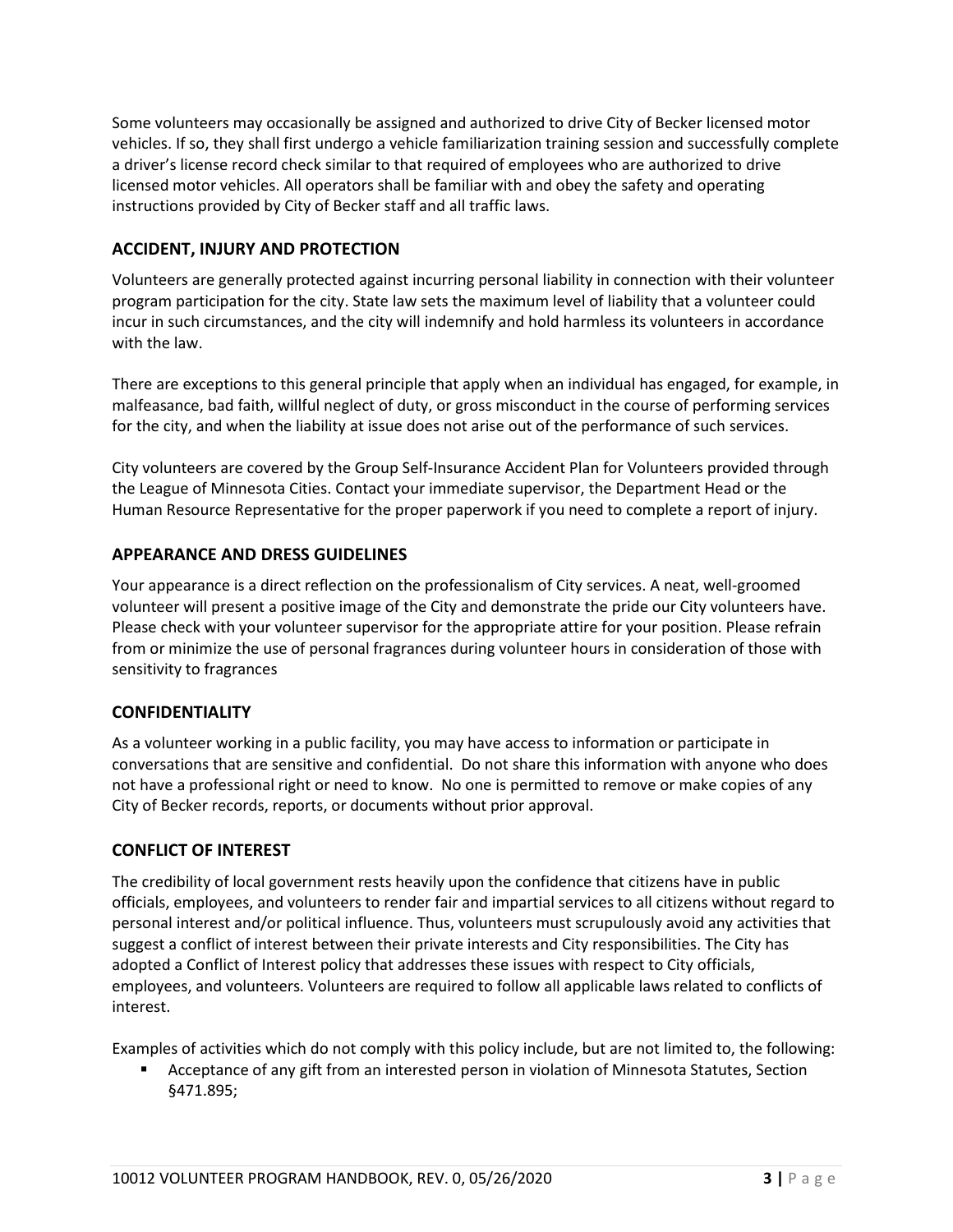- Using your authority, influence, or City position for the purpose of private or personal financial gain;
- **The use of City time, facilities, equipment, or supplies for the purpose of private or personal** financial gain;
- Entering into a business transaction when it involves using confidential information gained in the course of volunteering; and
- **EXECONDUCTION DETECTS** Conducting personal business while volunteering.

A copy of the conflict of interest policy in full is available from the human resource representative.

## **GOVERNMENT DATA PRACTICES ACT**

The City is subject to the Minnesota Government Data Practices Act. Under the law, all data is public unless classified as non-public. If you receive a request for public data, immediately forward the request to your Program Supervisor or the City Clerk.

#### **HANDLING RESIDENTS' FEEDBACK**

Resident feedback provides an opportunity to identify and respond to local concerns. How complaints are handled determines the level of confidence and respect the public holds for its municipal government.

Always be polite, listen and document the resident's concerns. Allow the resident to fully explain their concerns before asking for clarification or providing an explanation. Do not argue with the complainant even if the resident is angry, unreasonable, or insulting toward you and/or the City. Politely transfer the call to your Program Supervisor if the conversation becomes argumentative or foul language is used.

When you receive a complaint, it is very important to follow through properly. This can be accomplished by doing the following:

- Receive and record information pertinent to the complaint.
- Report the complaint to your Program Supervisor.
- Follow up to see what action has been taken to correct the problem.

## **KEEPING COMMITMENTS AND ATTENDANCE**

It is essential that you report for service when you have made a commitment to do so. A successful volunteer program requires both the City and the volunteer to meet their agreed upon obligations. Failure to attend may result in the revocation of your participation in volunteer activities. You may be required to record and report your volunteer service hours.

You serve as a volunteer at your pleasure; however, you are subject to the direction and control of the City and the City reserves the right to end this relationship at any time.

#### **EMERGENCY CLOSING PROCEDURE**

It is the City's policy to continue to provide appropriate service levels during periods of inclement weather or other emergencies. If a State of Emergency is declared, you may use your own discretion whether you wish to remain engaged in the volunteer program during the State of Emergency.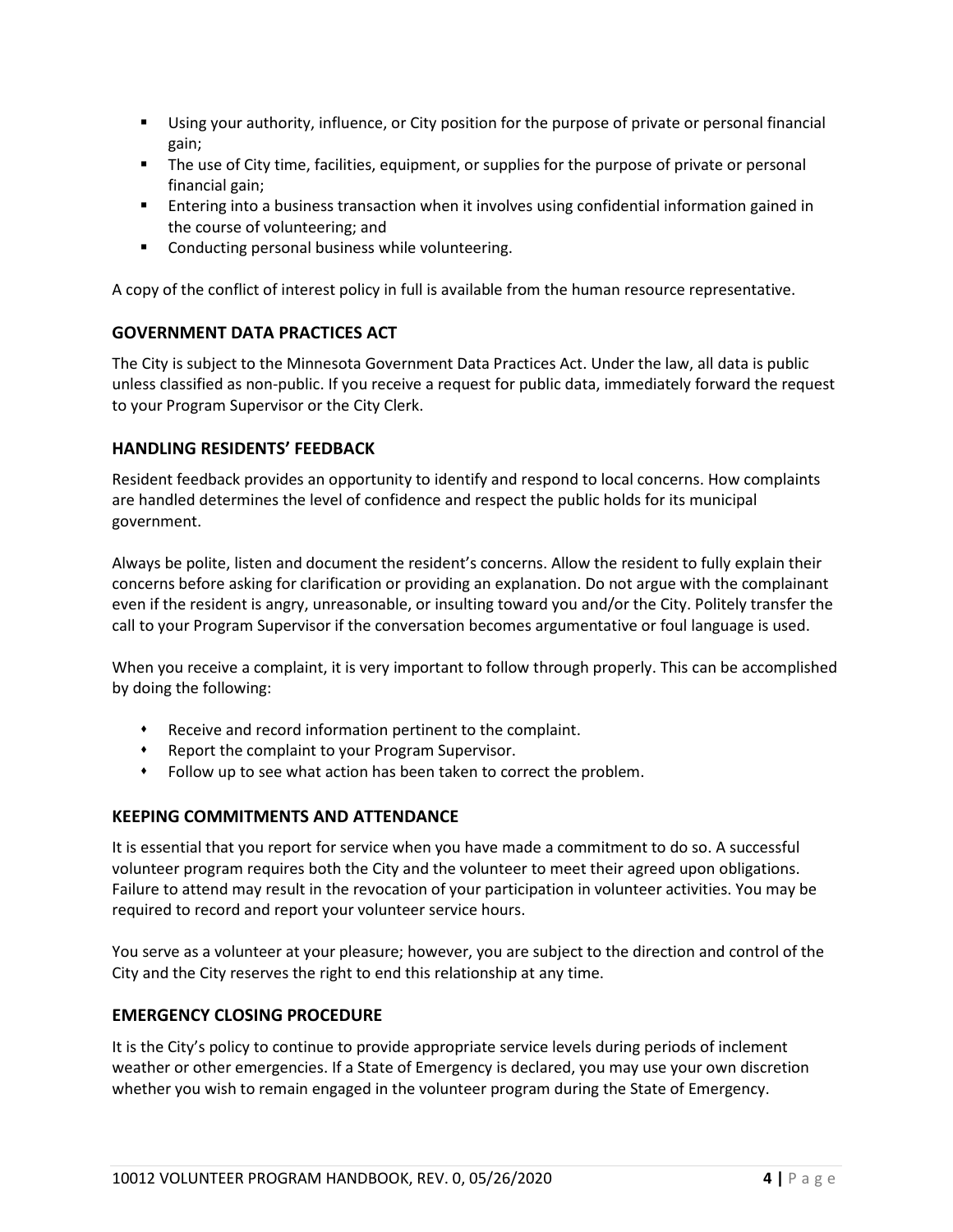# **PERSONAL USE AND DISPOSAL OF CITY PROPERTY**

All City property and equipment is publicly owned. City-owned equipment and facilities are not generally available for personal use by staff or volunteers. City property that becomes obsolete, damaged, or is no longer needed shall be disposed by salvage, trade, public auction, or bid. Volunteers may only acquire public property through the above means.

## **POLITICAL ACTIVITY**

Volunteers may seek election or appointment to public office, except to the extent prohibited by the provisions of state or federal law. Political activity must not interfere with a volunteer's duties or performance. As a volunteer, you may not perform political activities during service hours.

#### **TELEPHONE, INTERNET, E-MAIL, AND SOCIAL MEDIA USE**

The City's Electronic Communications Systems (ECS) are in place for conducting official business. While occasional use of these systems for personal use is acceptable, volunteers must demonstrate a sense of responsibility and may not abuse such privileges. Communications of any kind by a City volunteer over the City's ECS, whether work-related or personal, is subject to monitoring and review by the City at any time, with or without notice or permission.

All communications sent must be respectful in tone and professional. The City's ECS may not be used for forwarding "chain letters" or for any purpose which is illegal or against City policy.

City telephones are for conducting official City business. Personal use is permitted on occasion or in an emergency.

## **SOLICITATION**

Volunteers may not perform non-City of Becker solicitation or distribute non-City of Becker literature during volunteer work hours.

#### **WORK ENVIRONMENT**

The City is committed to providing a safe work environment as well as an environment in which everyone is treated with dignity, decency, and respect. The City pledges its best efforts to avoid discrimination against or harassment of any volunteer or volunteer applicant because of race, color, creed, religion, sex, age, national origin, sexual orientation, marital status, veteran status, status with regard to public assistance, physical or mental disability, or any other status protected by state or federal law.

The City prohibits discrimination against or harassment of any volunteer or volunteer applicant on the basis of protected class status. Volunteers who participate in discrimination are in violation of City policy and are subject to revocation of their volunteer status. For additional information, the nondiscrimination and harassment policies are available for review from human resources.

Retaliation against anyone for making a complaint under this policy or assisting with investigations of complaints made under this policy is also strictly prohibited.

Any person who feels that they have been discriminated against shall immediately contact the City